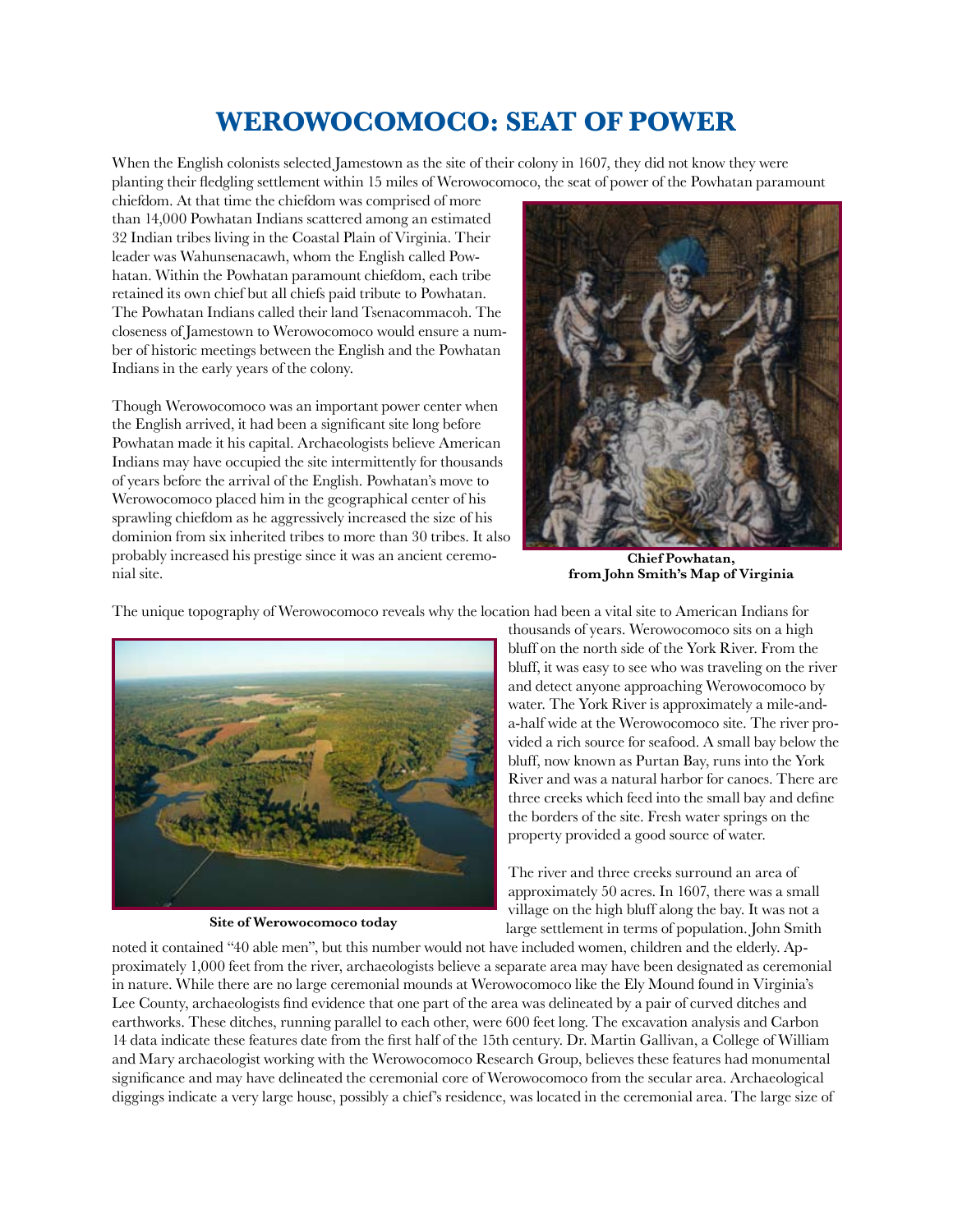Powhatan's house as described by John Smith in his writings seems to fit the description of the large structure found at Werowocomoco within the ceremonial area.

Most of what we know about Werowocomoco prior to recent archaeological diggings at the site stems from the writings of Captain John Smith. This resourceful soldier was the first Englishman to meet Powhatan. Captain Smith clearly identified the site of Werowocomoco on his famous map of Virginia which was published in 1612. He had a number of audiences with the paramount chief at Werowocomoco between 1607 and 1609. On his first trip to the site, Smith did not arrive as a visitor but as a prisoner. Smith was taken prisoner when he and his small party of men stumbled into a large Powhatan hunting party on the Chickahominy River in the late fall or early winter of 1607. This hunting party was headed by Powhatan's half-brother, Opechancanough. Captain Smith relates the events of his capture and time as Powhatan's prisoner in some detail in his writings. What Captain Smith claims to have happened to him at Werowocomoco on his first visit has become part of American historical lore.



**John Smith visiting Werowocomoco is threatened with death by the Powhatan Indians, Theodor de Bry**

After Smith's first arrival at Werowocomoco as a prisoner, Powhatan treated Smith kindly, provided him food and, according to Smith, promised his freedom within four days. During their first meeting the paramount chief questioned why the English had settled his land. Captain Smith claims he told Powhatan that their ships had been involved in a battle with Spanish ships, had been blown off course, and their small ship was in need of repair. Captain Smith assured Powhatan that Captain Christopher Newport had returned to England but was scheduled to return to Virginia in the near future to rescue them.

There may have been moments of great distress for Captain Smith during this first encounter with Powhatan. During another one of their talks, John Smith claims he was grabbed by Powhatan's warriors and his head was placed on two great stones. Smith was certain Powhatan intended to kill him. At this critical point, Captain Smith claims Pocahontas, Powhatan's young daughter, came forth and placed her head on Smith's head to stop his execution. Given the cultural and language differences, it is unlikely John Smith understood what was happening when Pocahontas intervened to stop his execution. Some historians doubt the event occurred since Captain Smith did not write of the incident for many years. Other historians believe the event occurred; however, the ritual may have been an Indian adoption ceremony where Captain Smith, after enduring a mock execution, was taken into the tribes and given a new name, Nantaquoud. Powhatan also used this opportunity to exert his power and authority over the small group of English at Jamestown. What really happened on that fateful visit will probably never be known but, shortly after the ceremony, Captain Smith was allowed to return to Jamestown. He was accompanied by a number of Powhatan Indians who brought gifts of food.

Werowocomoco was the site of several more encounters with the English, two of them involving Captain Christopher Newport, who made a number of voyages to Virginia to resupply the colony. Newport's first resupply ship returned to Virginia in January 1608. In February, Newport went with Smith to Werowocomoco. On the first day of their visit, Smith presented gifts to Powhatan, including a suit of red cloth and a white greyhound. On the second day, Captain Newport appeared and presented 13-year-old Thomas Savage to Powhatan as a "gift" while Powhatan gave Captain Newport Namontack, an Indian boy whom Newport took with him to England. Before Newport's return to England in April 1608, he sent swords as a gift to Powhatan.

Newport made a second visit to Werowocomoco in late 1608. Again, Newport brought a number of small gifts for Powhatan including a scarlet cloak and an English crown. Newport had been instructed by the Virginia Company of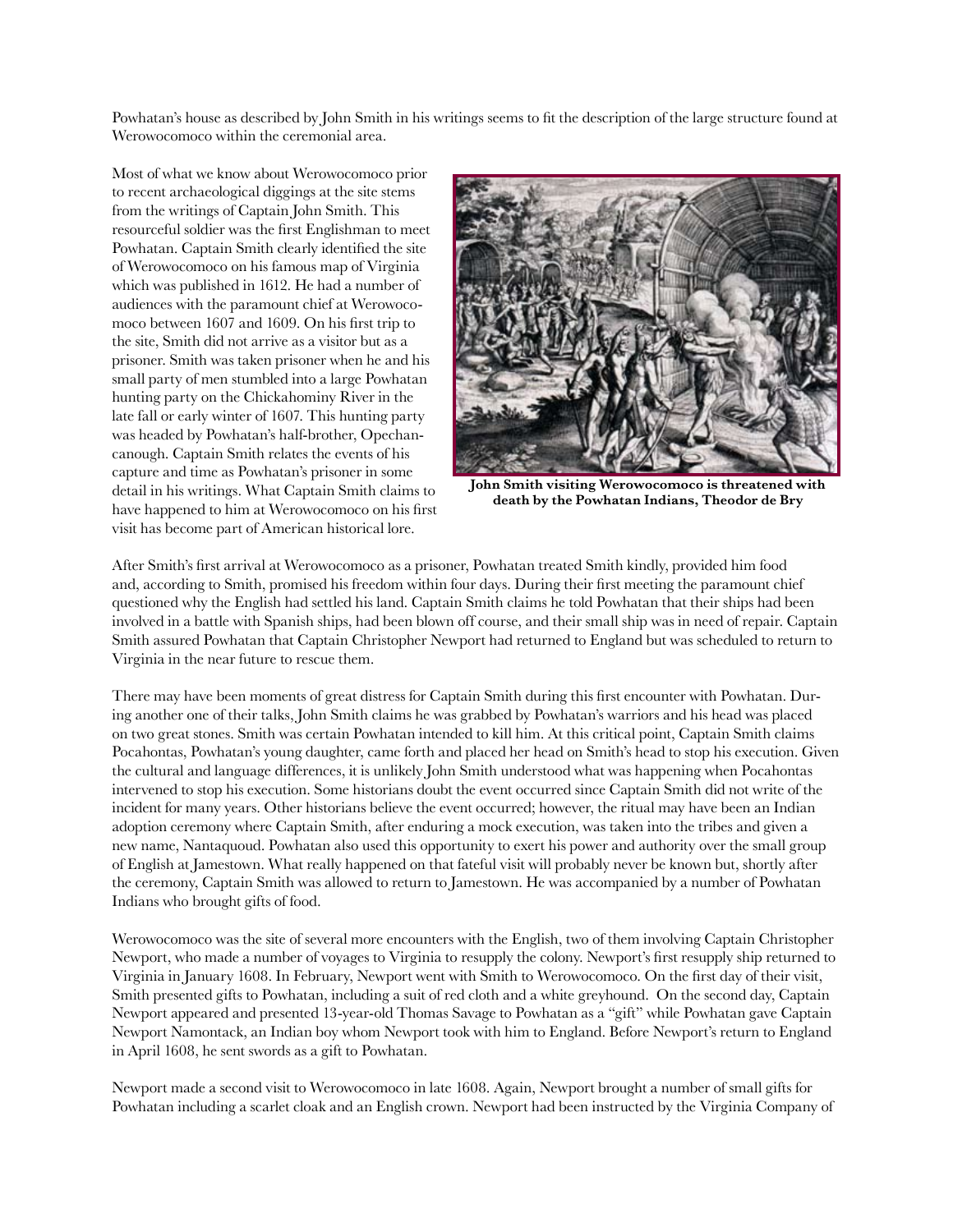London to make Powhatan a vassal of King James I. The audacious but ill-conceived coronation ceremony to crown Powhatan did not go well. No one could convince Powhatan to kneel to receive the English crown and only with great effort was the crown placed on Powhatan's head. Though he probably did not understand the ceremonial terms used by the English as they attempted to get him to kneel, Powhatan, a paramount chief, probably understood their implications. This time, Powhatan offered the English little corn and his "old shoes and his mantle." After this unproductive visit to Powhatan, Captain Newport made a visit into Monacan Indian territory to the west to explore for rich ore. Upon their return from the land of the Monacan Indians, the English found the Powhatan Indians reticent and unwilling to trade.



**Section of John Smith's Map of Virginia, showing Jamestown and Werowocomoco**

By 1609 Powhatan became wary of the English.

The last of the meetings between Powhatan and the English at Werowocomoco ended in a violent confrontation. Around this time, Powhatan removed his seat of authority from Werowocomoco to another location further from Jamestown. Though the exact reason for this abrupt move is unknown, the desire to remove himself from the troublesome English must be considered a strong possibility.

After Werowocomoco was abandoned by Powhatan, Virginia Indians may have continued to live there but it is uncertain to what extent or how long they continued in the area. By the 1630s, English settlers began crossing the York River and patented extensive farms. The site was owned by a number of different families over the past 400 years and was used for agricultural purposes.



In 1996, the current owners of the site, Robert F. and C. Lynn Ripley, took title to the property. Prior to their ownership, Virginia Commonwealth University archaeologist L. Daniel Mouer reported the site as the possible location of Werowocomoco. Recent research at Werowocomoco began in 2001 with a survey of the site directed by Fairfield Foundation archaeologists Thane Harpole and David Brown in consultation with E. Randolph Turner III of the Virginia Department of Historic Resources. In 2002 the Werowocomoco Research Group, a joint effort of the College of William and Mary, the Virginia Department of Historic Resources, and a number of Virginia Indian tribes, was formed and began systematic archaeological excavations of the

**Archeological excavations at present day Werowocomoco**

site. Based on these findings, it was announced in 2003 that there was sufficient evidence to confirm that the property is indeed the settlement of Werowocomoco.

Today Werowocomoco is listed on the National Register of Historic Places and the Virginia Historic Landmarks Register. Currently archaeological excavations are taking place under the guidance of the Werowocomoco Research Group. Thousands of artifacts, including pottery shards, projectile points and stone tools have been uncovered. Some of these artifacts date to the Archaic period (8000 to 1200 B.C.) and late Woodland period (A.D. 900-1600). Numerous fragments of copper, much of it of European origin dating from the early 17th century, have been discovered. Some of the copper is rolled bead while some is in sheet form. Along with copper, colored glass beads were one of the principal goods given or traded by the English to the Powhatans during the initial period of English settlement. Al-